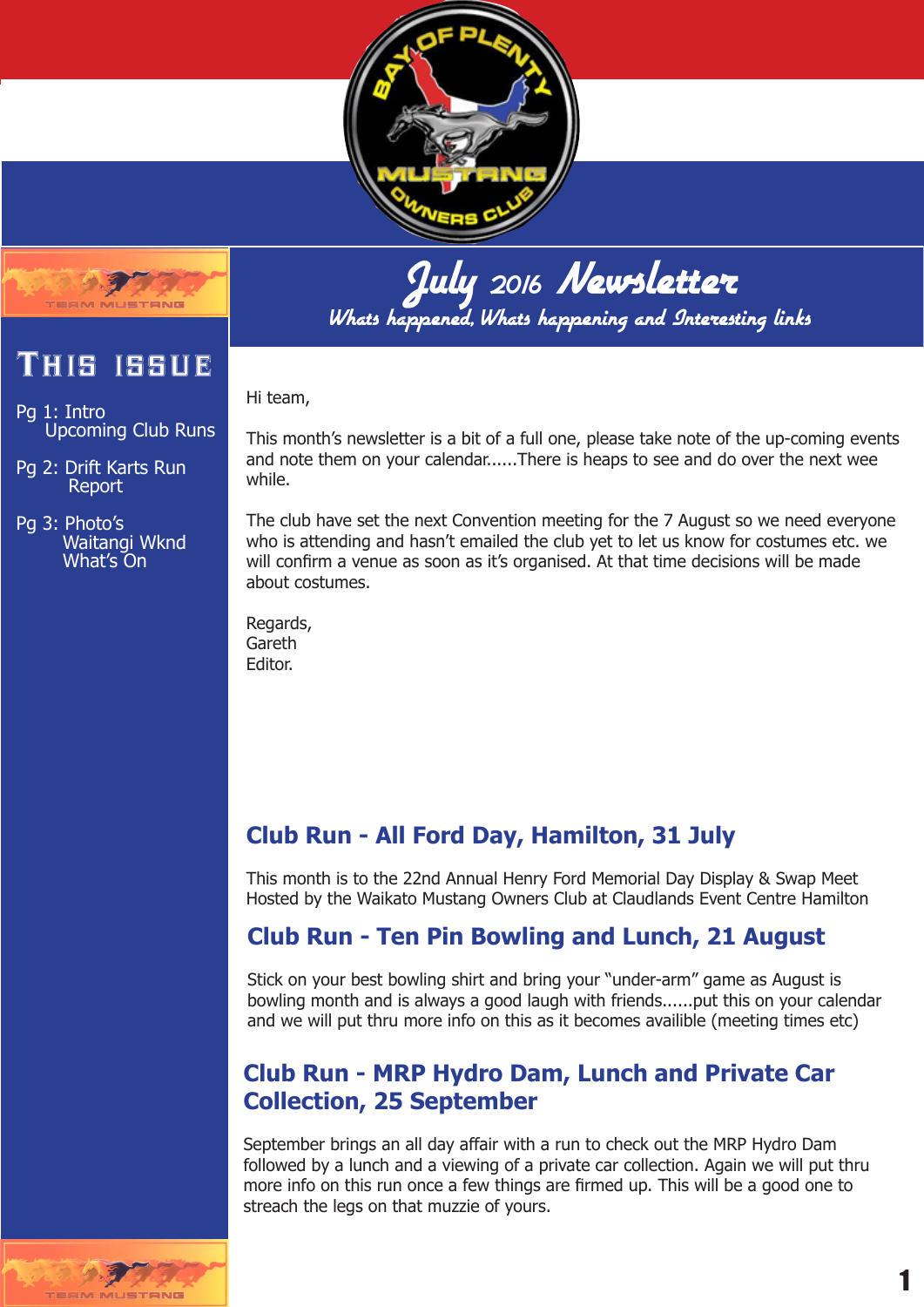

#### Club Run - Drift Karts

#### **Club Run - Drift Karts, Rotorua.**

Nine Tauranga based club cars met at the new Lakes assembly point behind the BP service station, with coffees in hand they all set off to Rotorua Driftkartz for the annual karting run, again sponsored by Swann Insurance. After a nice drive through the Mangorewa gorge heading into Ngongotaha a club car joined in at Hamurana for the last 10 miles through to the Driftkartz venue. Two Rotorua based cars and couples were eagerly awaiting the arrival of the Mustang convoy. The turnout was a little down on previous years, which was a little disappointing given the great range of prizes on offer during the day.

The group was split into three heats, with practice laps followed by a 15 lap race with the first two place winners from each heat going through to the finals. The first race was easily won by Grant Robb who lead from start to finish showing some stellar skill and determination, with Dave Flett finishing second.

The second race was the turn of the female contingent and John, as it turns out John was not needed to push the pace as some of the closest tussles of the day was during the second heat once racing proper had commenced. Danielle Thomson won the heat with Vicki Robb taking second place.

The final heat had a number of battles within the race, with a some inter family and boss versus employee power play as well as a point to prove from a last season disqualified racer, Steve Hemsley showing skill and determination to win the final heat from Phill Roper.

The final race was a great spectacle with Grant Robb leading right from the start and appearing to have a the trophy polished and on the shelf until he was held up in the lapped traffic allowing Dave Flett to gain ground & attempt to pass in the last two laps of the day. On the final turn at the bottom of the track with one lap to go Dave managed to bump Grant into a spin to gain the lead only to be unceremoniously disqualified by the track manager leaving Danielle Thomson as the clear winner. Danielle Thomson

First Club Female Vicki Robb

First Club Male Steve Hemsley

After the racing the group cruised to the Lakeside Café for lunch and prize draws. The Café owners had reserved premium parking right outside of the Café with the club cars lined up along the lake edge, a great backdrop for the dozens of photos taken by people out and about at the busy lake front.

As in previous years we had great support from the Lakeside Café who sponsored three great prizes;

Best paint and Design Gareth & Jolene, 72 Mach 1 Best Modern **Dave & Julie Flett 14 Californian**<br>Best Classic **Dave Best Classic** John Hepburn, 67 Coupe. John Hepburn, 67 Coupe.

Swann Insurance draws: Major Prize Draw –Pioneer Stereo Steve & Paula Hemsley<br>Classic Cars of NZ Book Brian Ashe Classic Cars of NZ Book<br>Classic Cars of NZ Book

Club Prize Draws: Petrol Voucher<br>
VTNZ WOF Voucher<br>
VTNZ WOF Voucher<br>
Phill Roper and Key Thomas VTNZ WOF Voucher<br>VTNZ Umbrella Wild Bean Coffee Voucher Dipstick Award<br>Best Presented Club Car

Gareth & Jolene Rogerson.

Vicki & Grant Robb<br>Gillian Stops Wild Bean Coffee Voucher<br>
David & Vanessa Thomson<br>
Dave Flett David & Vanessa Thomson 71 Mach 1

Car Valuer For insurance purposes Dick Ward 5764527 - 0274938458

(photo's on next page)